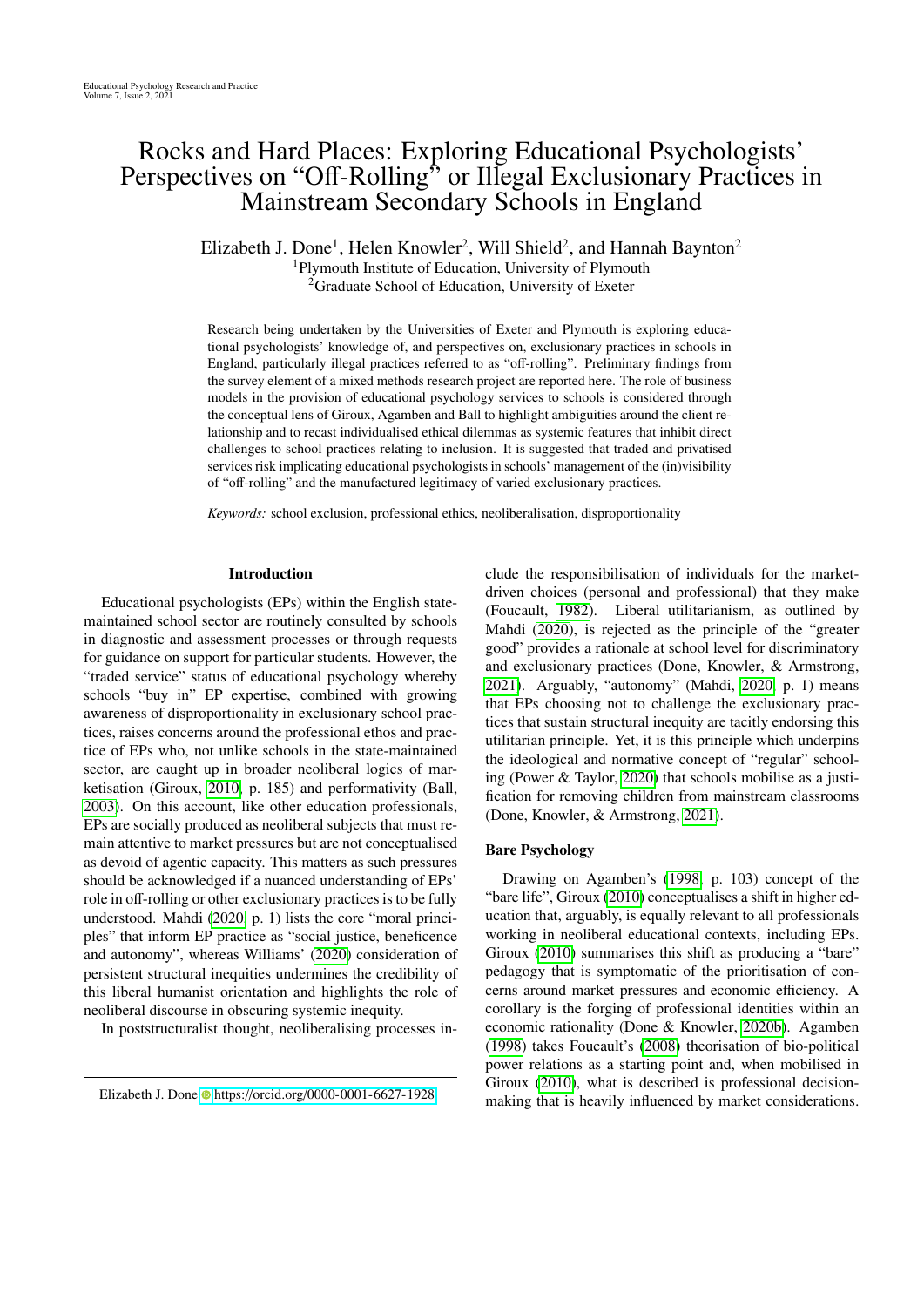For Giroux [\(2010\)](#page-11-0), "bare" professional practice is characterised by an instrumentalism born of market pressures. Such pressures, combined with a proliferation of accountability procedures, have radically altered the nature of caring in marketised neoliberal education systems (Ball, [2003\)](#page-10-0). Challenging illegal or socially unjust exclusionary practices in schools can, therefore, be conceived as an ethico-political endeavour and not an unproblematic application of the enduring moral principles contained in professional codes.

In this paper, a deductive analysis informed by Giroux [\(2010\)](#page-11-0) is offered of data derived from the qualitative survey component of inter-disciplinary research into the perspectives of EPs on illegal exclusionary practices in mainstream secondary schools in England, including their suggestions as to what initiatives might assist in reducing levels of exclusionary practices in schools. A key objective was to consider the role of EPs in sustaining or challenging such practices, and the data supported the positing of a "bare" educational psychology, that is, one that reflects both the fundamental re-organisation of the English public sector in recent decades (Ball, [2003\)](#page-10-0) and associated political and professional discourses. Agamben [\(1998,](#page-10-2) p. 103) maintains that such discourses are all the more powerful on account of their inescapability. Hence, schools face difficult choices when negotiating the competing and contested political agendas of ensuring "inclusion" and raising academic "standards" (Done, [2019\)](#page-10-4), whilst EPs practice in a context of "traded services" whereby schools purchase their services. In the following section, we discuss the impact of this business model and suggest that it risks deterring EPs from challenging school practices that, in their professional judgement, are damaging to children and young people. Following this, the practice of "off-rolling" as an illegal exclusionary practice is explained, and details of earlier studies are briefly outlined as a backdrop to the reported EP study. The latter is then described, including the methodological orientation, analytical strategy and findings.

#### Traded Services

A recent report on the EP workforce defines traded services as:

> Non-statutory services paid for by schools and other organisations. A partially or fully "traded" model is one in which the existing service organisation is required to generate income from "customers" (mainly schools) in order to meet some or all of its costs (Lyonette et al., [2019,](#page-11-6) p. 4).

The report notes "a corresponding rise in EPs working within other 'trading' organisations such as limited company psychological service providers, social enterprises, or as sole traders" (p. 4). This move towards a business model in the

context of diminished funding and shortages of qualified EPs has reduced opportunities for preventative work and individual casework, leading to an emphasis on statutory assessment duties in local authority (LA) educational psychology service workloads (Lyonette et al., [2019,](#page-11-6) p. 55). A survey of the educational psychology workforce in England found that 85 per cent of newly qualified EP respondents were employed by LAs for at least some of their work time and that many LA educational psychology services (80.6 per cent of respondents) operate a fully or partially traded model, with several services reporting increasing levels of demand for a traded service; there has also been a rise in non-LA EP services (social enterprises, limited companies and sole trader) offering traded services (Lyonette et al., [2019,](#page-11-6) p. 18).

Whilst Lee and Woods [\(2017\)](#page-11-7) describe the impact of traded services as largely positive, Shield (Florance, [2017,](#page-11-8) p. 58) argues that the developing market for EP skills demands identity work as EPs are required to be flexible and self-promote but should also articulate what they "don't feel comfortable doing". A business model requires EPs to maintain relationships with clients in situations where there are ambiguities around whose interests must be prioritised or, ultimately, protected. The client is the school but EPs encounter situations where parents and children consider themselves to be in a client relationship. Any direct criticism of schools in such circumstances is thus risk-laden for EPs. Directly challenging a school around illegal exclusionary practices assumes that the EP can be confident that it has occurred, and yet, schools are very likely to obscure such practices given their illegality (Done & Knowler, [2020a,](#page-10-5) [2021b\)](#page-10-6). Additionally, as explained below, schools have been assisted in the manufacture and display of legitimacy through "managed moves" (Done, Knowler, Warnes, et al., [2021\)](#page-10-7).

## Off-Rolling

Although there are legitimate circumstances in which children are removed from school rolls, (e.g., when families relocate to different school catchment areas), the term "offrolling" is increasingly used to describe exclusionary practices that contravene English legislation governing legal exclusions (Department for Education [DfE], [2012\)](#page-10-8). This law specifies the reasons that schools must give for formally excluding a child from school (either permanently or for a fixed term); for example, incidents of physical violence or persistent disruptive behaviour. Off-rolling describes the contravention of a child's legal entitlement to education (United Nations Convention on the Rights of the Child, [1989;](#page-11-9) United Nations Convention on the Rights of Persons With Disabilities, [2006\)](#page-11-10) beyond these legally enshrined scenarios. The national school inspectorate, the Office for Standards in Education, has defined "off-rolling" as the removal of students from school rolls in the absence of a formal fixed-term or permanent exclusion that conforms to legal guidelines (Of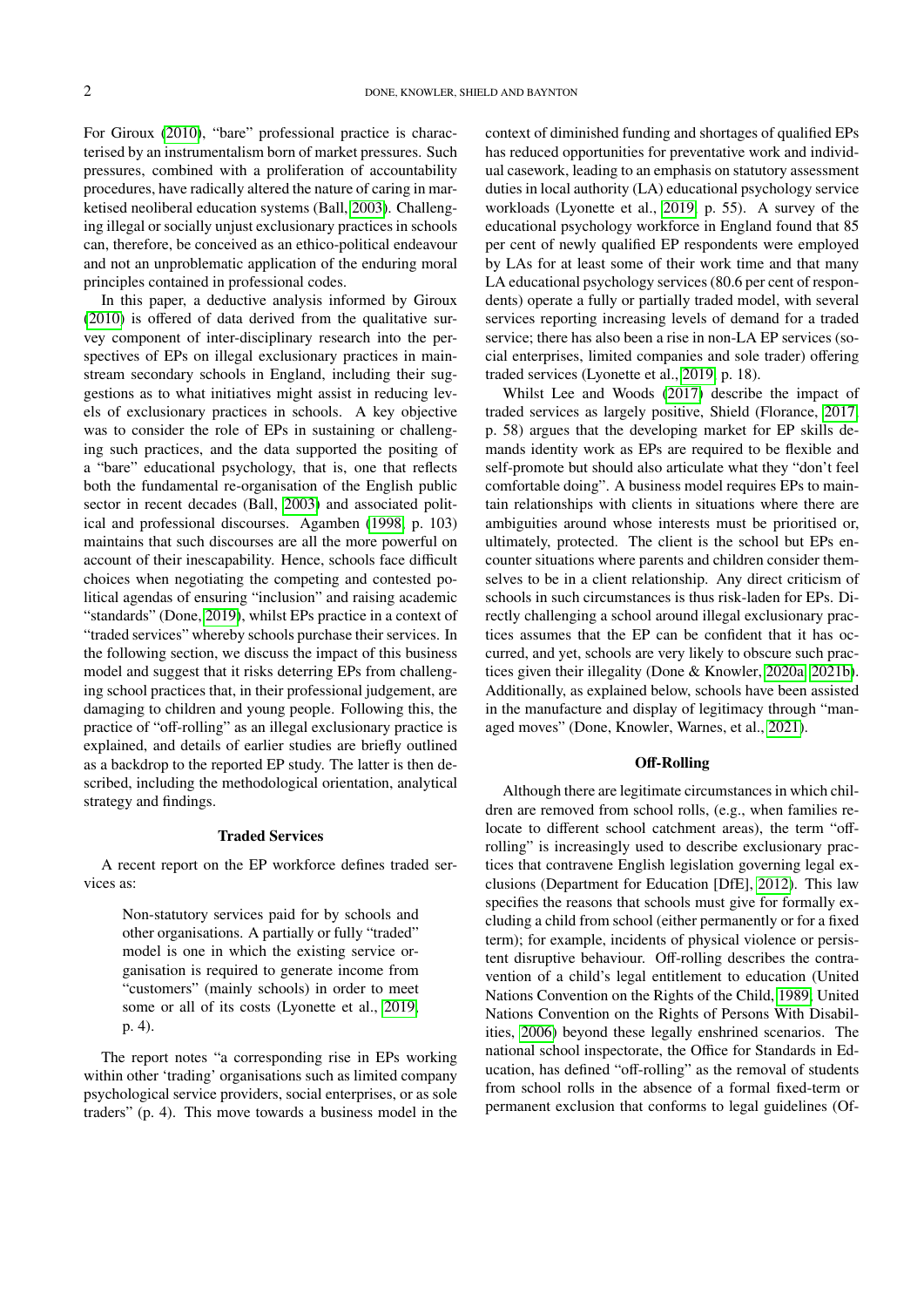sted, [2019,](#page-11-11) p. 50). Ofsted also characterises off-rolling as a "gaming" of school academic performance data that can be effected by, for example, pressurising or manipulating parents to home educate (p. 50). However it occurs, off-rolling is held by Ofsted [\(2019\)](#page-11-11) to be "primarily in the interests of the school rather than in the best interests of the pupil" (p. 50). Similarly, Armstrong [\(2018\)](#page-10-9) maintains that a hegemonic discourse of "regular" schooling accounts for exclusionary practices since the adoption of a traditional "manage and discipline" model of behavioural management permits schools to focus primarily on academic attainment.

A notable feature of the reported study was that EPs shared concerns about a wider range of exclusionary practices beyond off-rolling. This wider context should be acknowledged and includes: growing concern around legal internal exclusionary practices such as removing students from their peers and classrooms and placing them in "isolation" spaces as a punitive measure; the "pull out" of children from classrooms for remediation programmes (Power & Taylor, [2020\)](#page-11-4); part-time timetabling; and instructing parents to keep children with diagnosed conditions at home for one or more days to process why their behaviour fails to meet school expectations (Done, Knowler, Warnes, et al., [2021\)](#page-10-7). Where formal exclusion is legally prohibited, as in Wales, such internal exclusionary practices have proliferated (Power & Taylor, [2020\)](#page-11-4) and, by implication, off-rolling is likely to have increased. A report from the voluntary organisation No More Exclusions [\(2021\)](#page-11-12) on exclusionary activity in English schools during the Covid-19 pandemic-induced closure of schools and partial reopening for "vulnerable" children highlights the varied means through which schools consistently under-report exclusionary practices.

## Coerced Home Education

A study by Baynton [\(2020\)](#page-10-10) found evidence of pressure being applied to parents to home school. This practice of pressurising or manipulating parents or carers into agreeing to home education is described by the Office of the Schools Adjudicator [\(2017\)](#page-11-13) as coerced, as opposed to elective, home education and it qualifies as off-rolling. The parents in question may be ill-equipped to home educate or their children may require more specialised support.

#### Managed Moves

Schools in England can legally transfer children to other schools in what are known as "managed moves". However, the Education Act of 2002 stipulated that all parties must consent to the move, including parent and child, raising concerns that this process is similarly open to manipulation by the school. Managed moves are often presented to families as offering a "fresh start", but they permit schools to evade their legal responsibility to provide adequate support to children.

#### Prevalence

It is the illegality of such pressure on parents, and the manipulation of official procedures by schools, that has prompted illegitimate exclusions to be dubbed "grey exclusions" in other national contexts (Done, Knowler, Warnes, et al., [2021\)](#page-10-7). Prevalence is, understandably, extremely difficult to determine in England and elsewhere. Statistical analysis undertaken by, or on behalf of, Ofsted (Bradbury, [2019\)](#page-10-11) is contradicted by suggestions that off-rolling is endemic in the English education system (Children's Commissioner, [2013\)](#page-10-12). This lack of accurate published prevalence data has dictated reliance on anecdotal evidence found in commissioned reports, such as Daniels et al. [\(2003\)](#page-10-13), Gill [\(2017\)](#page-11-14) and the annual reports of bodies like Ofsted [\(2019\)](#page-11-11) and the Office of the Schools Adjudicator [\(2017\)](#page-11-13). The cumulative weight of such anecdotal evidence is, however, compelling and tends to confirm suspicions that off-rolling is endemic in England's education system despite the UK being a signatory to rights-based international conventions that enshrine the right of all children to education (United Nations Convention on the Rights of the Child, [1989;](#page-11-9) United Nations Convention on the Rights of Persons With Disabilities, [2006\)](#page-11-10).

## **Clarity**

There is also a lack of clarity around what motivates some schools to engage in off-rolling. Ofsted [\(2019\)](#page-11-11) notes an over-emphasis nationally on examination results and competitive pressures that incentivise schools to remove students perceived as likely to negatively affect overall school performance data. This argument neglects factors such as the chronic underfunding of the inclusion agenda, which, when combined with the increasing numbers of children entitled to additional support, is causing schools to claim that they can no longer accommodate the needs of all children, particularly those with diagnosed "special" educational needs and behavioural or psychological issues (Jayanetti, [2021\)](#page-11-15). The absence of training for teachers in managing challenging behaviours linked to specific diagnosable conditions or mental health issues has also been noted as it is precisely such students that risk being labelled as persistently disruptive and as warranting exclusion (Armstrong, [2018\)](#page-10-9).

### Social Justice

The explanation of off-rolling as strategic exclusion posited by Ofsted [\(2019\)](#page-11-11) does, albeit indirectly, acknowledge the impact on schools of the neoliberal marketisation of education in recent decades, and the associated discourse of continual improvement that invites impression management or displays of compliance (Ball, [2003\)](#page-10-0). Ofsted [\(2019\)](#page-11-11) fails, however, to recognise the unintended consequences of this reorganisation of the public sector; for example, parents look to league tables when choosing schools, leaving some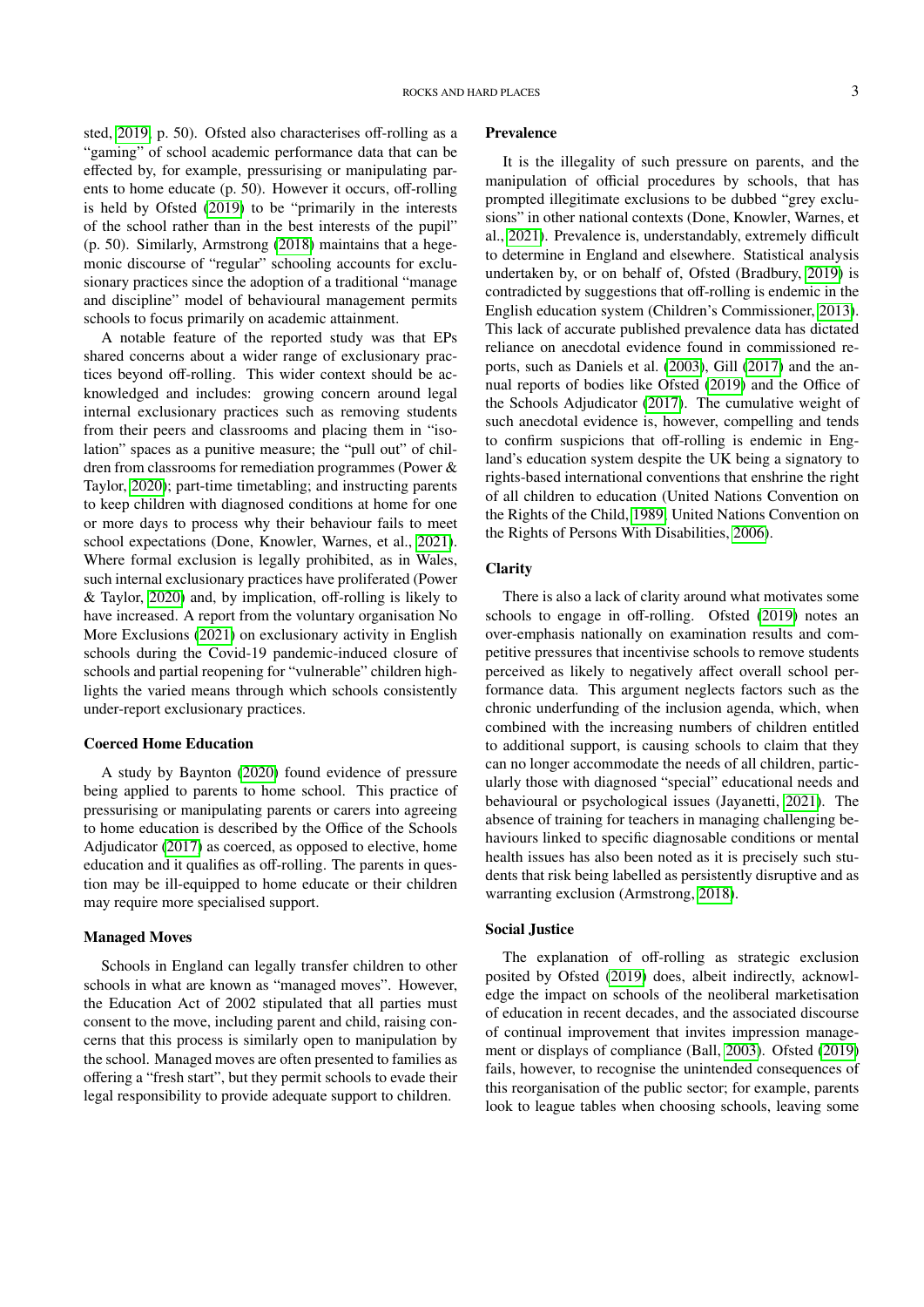schools in areas of high social deprivation with rolls where in excess of 40 per cent of students have "special" educational needs (Exley & Ball, [2011\)](#page-10-14). The issues of disproportionality and intersectionality now also feature in commissioned reports on legal exclusions; for example, the Timpson Review (DfE, [2019\)](#page-10-15) identifies how the variables of gender, race and ethnicity, socio-economic status, "looked after" and "special" need status intersect to increase the risk of exclusion for specific groups. Gill [\(2017\)](#page-11-14) found that excluded children are twice as likely to be cared for by the state, four times more likely to experience poverty, seven times more likely to have identified "special" educational needs and ten times more likely to have recognised mental health problems. There is no reason to suppose that off-rolling data, if available, would not reveal a similar pattern of over-representation and discriminatory practice. Indeed, there is sufficient evidence of disproportionality in formal exclusions data (DfE, [2021;](#page-10-16) Hutchinson and Crenna-Jennings, [2019\)](#page-11-16) to surmise that specific demographic groups are particularly affected by illegal exclusionary practices.

#### (In)Visibility

The EP study formed one strand of ongoing multistranded research comprising several small-scale studies focusing on specific professional groups, including senior school leaders (Done & Knowler, [2021b\)](#page-10-6) and Special Educational Needs Coordinators (SENCos) (Done & Knowler, [2021a\)](#page-10-17). One such study involved interviews with parents of children with additional needs who suspected off-rolling and were being supported to contest school actions through legal processes; some parents suspected off-rolling but were not certain that it had, in fact, occurred (Done, Knowler, Warnes, et al., [2021\)](#page-10-7). Another study examined the role of SENCos in strategic planning for pandemic conditions following concerns that exclusionary practices might escalate when schools were locked down due to the Covid-19 pandemic (Daniels et al., [2020\)](#page-10-18).

Notably, every study related to perspectives on off-rolling amongst education professionals (Done & Knowler, [2021a,](#page-10-17) [2021b;](#page-10-6) Done, Knowler, Warnes, et al., [2021\)](#page-10-7) found varying levels of awareness of what constitutes off-rolling. Senior school leaders were presented with hypothetical scenarios and readily identified those where off-rolling was unambiguously linked to manipulation of school performance data, but scenarios related to mental health and safeguarding generated responses indicating a marked lack of understanding, prompting their authenticity to be questioned at data analysis stage (Done & Knowler, [2021b\)](#page-10-6). As previously noted, the changing nature of caring and professional practice in recent decades due to pervasive and powerful neoliberal logics (Ball, [2003\)](#page-10-0) and tensions between the policy agendas of inclusion and academic standards (Done, [2019\)](#page-10-4) have prompted many schools to prioritise the latter, given the damaging fallout from negative Ofsted judgements. The headteacher of a school that Ofsted deems to be failing risks removal from post or is less able to resist the trend towards academisation that removes schools from local government control and reinforces the commercialisation of education (Wilkins & Olmedo, [2019\)](#page-11-17).

It was the senior school leaders study (Done & Knowler, [2021b\)](#page-10-6) that prompted research into the views and experiences of EPs around off-rolling; here, Foucault's [\(1978\)](#page-11-18) art of (in)visibility spoke to our concerns around the authenticity of participants' responses as they seemed carefully managed to avoid any implication of deliberate wrongdoing despite ethical assurances of anonymity and confidentiality (Done & Knowler, [2021b\)](#page-10-6). Such responses were interpreted as exemplifying the management of appearances so characteristic of neoliberal education cultures, but also as reflecting Ofsted's policy of naming and shaming schools when off-rolling was found at inspection (Bradbury, [2019\)](#page-10-11).

Ambiguity and uncertainty around exclusionary activity in schools were recurrent themes across all the aforementioned studies, raising questions as to whether, and how, EPs encounter and navigate such impression management by schools and whether the traded service model conditions EPs' responses to off-rolling. It was unclear whether commercial pressures incentivise EPs to avoid challenging offrolling where they suspect or encounter it, or encourage support for school decisions around formal exclusion and practices like part-time timetabling, on-site isolation facilities, and remedial programmes that separate children from their peers. As Williams [\(2020\)](#page-11-2) notes, a further implication is neglect of situations that speak to structural inequities when children risking exclusion are predominantly black or mixedrace or those selected for inappropriate remediation are predominantly classified as "the SEN pupils" (Done, Knowler, Warnes, et al., [2021;](#page-10-7) Power & Taylor, [2020\)](#page-11-4). The recasting of market-driven or client-driven decision-making as professional and ethical dilemmas in EP practice could be read as disingenuous or, indeed, a form of impression management.

## EP Survey Methodology

The study comprised an online qualitative questionnaire  $(n = 65)$  and in-depth semi-structured interviewing via an online platform  $(n = 10)$ . Findings from the former are reported in this paper. A notable contrast between this and our earlier online surveys was the response rate and volume of data generated. (Analysis of interview data is currently being undertaken by practising EPs within the research team and will be reported in a sequel paper).

## Research Questions

The research questions that the study aimed to address were: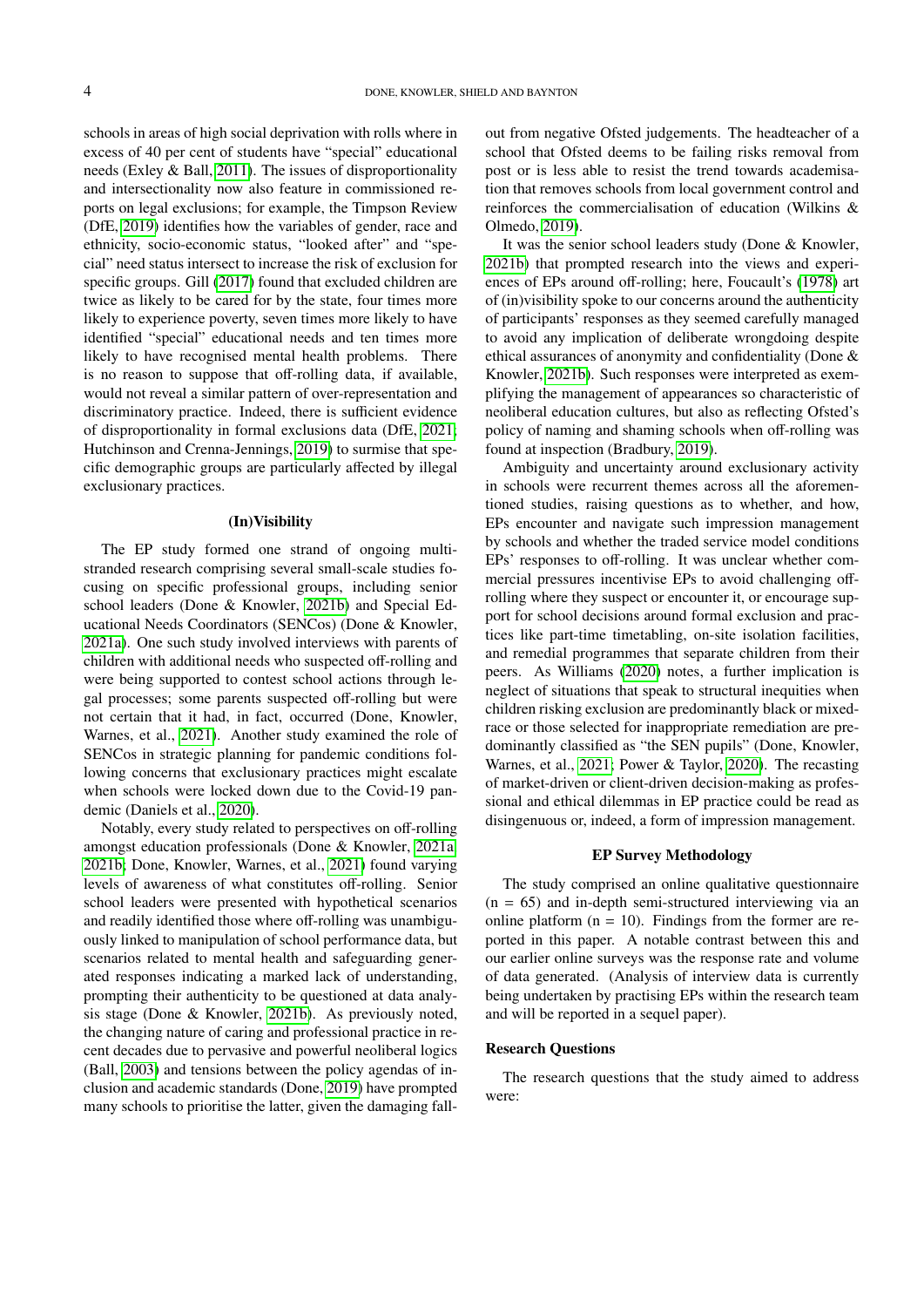- How do EPs working with schools in England understand and explain the practice of off-rolling?
- What are the challenges and dilemmas surrounding this practice for EPs?
- What is the personal and professional impact on EPs' involvement in cases of off-rolling?
- What do EPs say about how the practice of off-rolling might be avoided in England?

# Data Collection

An online qualitative questionnaire containing seven themed questions and framed as exploratory was distributed via social media and the researchers' professional networks across England (17 March to 27 May 2020).

### Sample

As shown in Table [1](#page-4-0) below, of the 65 respondents, only eight were employed by private companies, one was selfemployed and another was employed directly by a multiacademy trust (MAT). As suggested by the self-selection of participants, sampling was opportunistic and not intended to achieve a representative sample.

## <span id="page-4-0"></span>Table 1

| Role                             | Total | <b>Breakdown</b>                                                                                              |  |
|----------------------------------|-------|---------------------------------------------------------------------------------------------------------------|--|
| Principal/Deputy<br>Principal EP | 6     | 4 LA, 1 private co., 1 CAHMS<br>team manager                                                                  |  |
| Senior/Specialist<br>Senior EP   | 12.   | 1 NHS, 1 private, 8 LA, 1<br>self-employed, 1 MAT                                                             |  |
| Main grade EP                    | 35    | 33 LA, 2 private company                                                                                      |  |
| Trainee EP $(Y2/3)$              | 12    | 8 LA placement, 2 private co.<br>placements, 2 private companies<br>providing statutory service<br>placements |  |

#### Analysis

Participants were asked whether they had directly experienced or observed off-rolling. In Table [2,](#page-5-0) the responses are quantified to aid clarity. However, the primary method of data analysis, following Braun and Clarke [\(2019\)](#page-10-19), was reflexive thematic analysis (RTA) which involved immersion in, and reflective engagement with, the EP data. Such engagement included reflexive consideration of, and potential responses to, the researchers' positionality. Participants were informed of the exploratory nature of the study but also that the researchers were seeking to raise awareness of the extent of off-rolling and its potentially damaging consequences;

they were also made aware of the inclusion of practising EPs within the research team.

RTA was selected for data analysis, as it entails familiarity with the data, and a recursive analysis process in which identified themes are then combined within a central organising concept (Braun & Clarke, [2019\)](#page-10-19). A positivistic commitment to value neutrality and a strictly linear analytical process are rejected, and theoretical underpinning is endorsed — in this instance, recognition of the socio-political and economic context in which EPs are obliged to practise, including the organisation of psychology services according to a business model and associated introduction of competitive pressures. From an ethical perspective, awareness of this context precludes the tendency to blame professionals for systemic problems found in political discourse and familiar political narratives; such narratives are exemplified by Ofsted's [\(2010\)](#page-11-19) SEND review, which attributed shortfalls in provision for children and young people with "special" needs to poor teaching, with training recommended as a solution rather than a radical overhaul of educational priorities and adequate resourcing (Done & Knowler, [2020a,](#page-10-5) [2020b\)](#page-10-3). Accordingly, the emphasis in the analysis outlined here was on systemic features that may inhibit overt or direct challenges to off-rolling while drawing on the experiential accounts of participants.

An initial coding of responses was content-led, and comments around whether off-rolling had been experienced or observed were grouped according to: type of practice; indications of the frequency of any observations or direct experiences; whether "special" needs or pressure on parents was mentioned; and whether off-rolling was not experienced but encountered indirectly. When asked what role EPs might play in challenging exclusionary practices, responses were grouped under the codes of advocacy, naming exclusionary practices, exposing schools, and pressures militating against such actions.

The allocated codes were then reviewed with reference to the data and organised into themes that were either semantic or latent in nature; the latter are inferred but demonstrably supported by statements volunteered by participants (Braun & Clarke, [2019\)](#page-10-19). The dominant themes were conflicted identities, negotiated ambiguities and manufactured legitimacy. The combining of themes, again with reference to the data, produced the central organising concept of "bare psychology".

#### Findings

In contrast to findings from our senior school leader study (Done & Knowler, [2021b\)](#page-10-6), where participants had difficulty identifying off-rolling scenarios that were not overtly linked to manipulation of academic performance data, EPs expressed concerns about off-rolling related to mental health, welfare and safeguarding issues. Notably, the majority of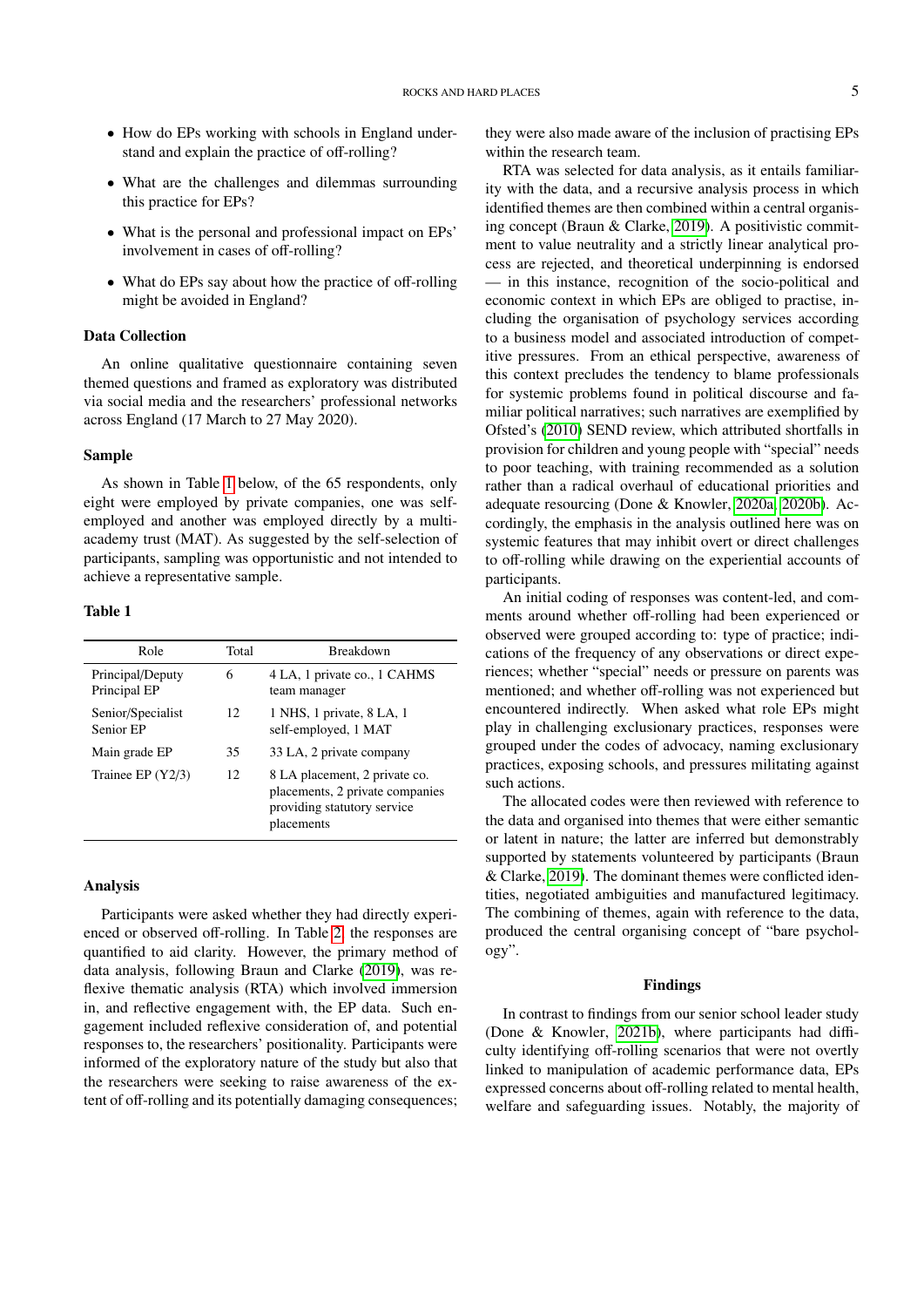EP participants (50 out of 65) were confident that they had directly encountered off-rolling while a minority (15 out of 65) had not, or were unsure that they had, done so (see Table [2\)](#page-5-0). Those responding affirmatively had experienced multiple cases of off-rolling, for example, "more than is even comfortable to say". Others identified practices that the researchers were unaware of; hence, "informal managed moves between local schools seem to happen a lot", implying that schools are able to circumvent required procedure.

## <span id="page-5-0"></span>Table 2

*Awareness of O*ff*-Rolling*

| Role                                   | Total | Yes | N <sub>0</sub> | Unsure |
|----------------------------------------|-------|-----|----------------|--------|
| Principal/Deputy Principal EP<br>(PEP) | 6     | 5   |                | 0      |
| Senior/Specialist Senior EP<br>(SEP)   | 12    | 11  |                | 0      |
| Main grade EP (MEP)                    | 35    | 24  | 4              | 7      |
| Trainee EP (Y2/3) (TEP)                | 12    | 10  | $\Omega$       | 2      |
| Total                                  | 65    | 50  | 6              | Q      |
|                                        |       |     |                |        |

Caution was exercised in interpreting responses related to awareness as the examples of off-rolling given included exclusionary practices that are currently legal, however objectionable and psychologically damaging to children. A broader but, technically, inaccurate definition of off-rolling was evidenced that included any exclusionary practice, meaning that experiences of off-rolling could not be isolated. Participants did, however, note numerous examples of situations that contravene statutory guidance or current definitions of inclusionary practice, including: children remaining in "isolation booths for days or weeks", students experiencing "a series of fixed-term exclusions", parents being advised that "it would be better if X child stayed at home today", also "parents feeling pressured into home educating" and SENCos "putting undue pressure on the parent". Covid-19-induced risk assessments (required to determine if a "vulnerable" child could attend a partially opened school) were also described as being "used as informal exclusion tools".

Schools' reluctance to admit children was also mentioned by a minority of EPs, contradicting Ofsted's [\(2019\)](#page-11-11) stated assumptions that off-rolling is confined to older students approaching national examinations and refusals of admission are confined to early childhood education and care settings. Concern was expressed about the misuse of alternative provision (AP) in off-site or on-site units (ostensibly intended for assessment or remediation purposes) and for children that had been legally excluded: "We are also asked if we have had involvement with any young person who is excluded. The shock is how few are unknown to our service" (PEP). In relation to "special" needs, it was noted that off-rolling occurs where children "do not fit in" in contravention of relevant statutory guidance which requires schools to adapt, thus evoking the hegemonic culture of "regular" schooling (Armstrong, [2018\)](#page-10-9).

Three dominant themes were identified across the data set: negotiated ambiguity, manufactured legitimacy and conflicted identities.

## Negotiated Ambiguity

Whilst two senior EPs stated that they had not encountered off-rolling, with one insisting that elective home schooling was more common in their experience, nine EPs claimed to be unsure. This uncertainty was deemed significant as it underlined how schools can produce a level of ambiguity that deters challenges to school practices. As one main grade EP commented, "This happens and can be easily hidden by settings through their recording and by not informing children and young people of their entitlement to education". Another stated, "I have never been in the room when that [home education] has been suggested to a parent or actually taken place but I have heard from many families that this has happened to them". Others attributed their uncertainty to not knowing whether a child had actually been removed from the roll. Interestingly, a higher proportion of main grade EPs than trainee EPs were unsure whether they had directly experienced off-rolling, and it was surmised that protecting the client relationship would be less of a priority for these EPs.

A majority suggested that challenges to off-rolling could be facilitated if there was less ambiguity around exclusionary practices: "If EPs were more confident in identifying and challenging these practices I feel that it would be an important aspect of our role, but it relies on transparent information sharing on the school's part".

The response to such ambiguities was summarised as adopting the role of "critical friend", explicitly in one case and by implication in others.

> Working with schools must be central  $[\dots]$  so we do not alienate our settings through too much challenge, and therefore not being allowed back in the building, but in a critical friend type of way. They need to know we care before they care about what we know (MEP).

That is, EPs acknowledged an ethical imperative to challenge or "call out" exclusionary practices when observed but also a concurrent imperative to support the ultimate client (the school) in addressing illegalities through revisions to practice, and this was perceived as benefitting the child or young person.

> I think we should know more about legalities and challenging when schools are doing this. I am worried now, though, that other EPs know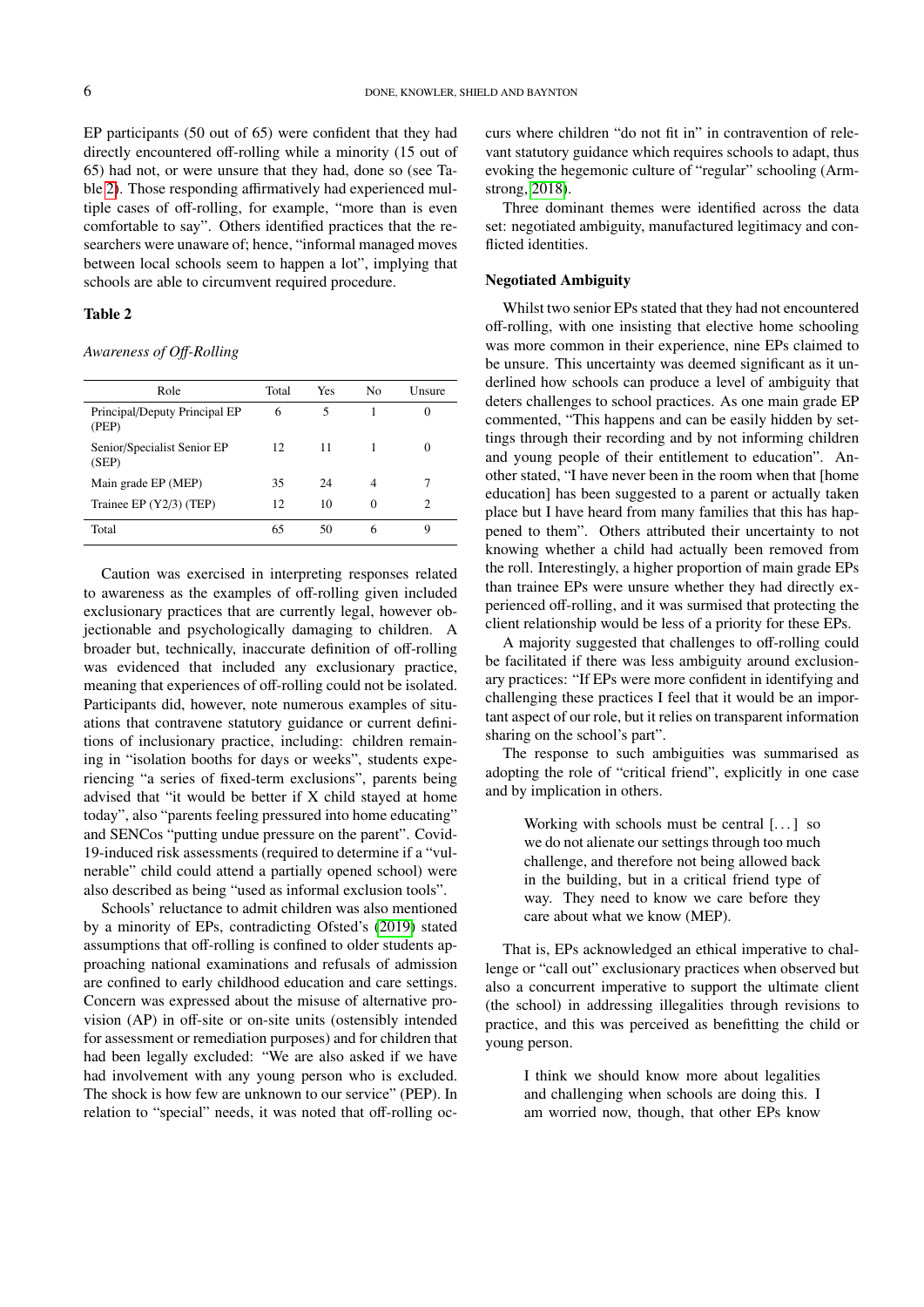this and I do not! This challenge can fall within our role as a critical friend, where we can highlight that this is not okay but support the school out of the situation and therefore support the child. (TEP)

The concept of "critical friend" was interpreted as a construct that protects professional interests whilst sustaining self-belief in an advocacy role. The professional and ethical imperative to "call it out when we see it" was tempered by an awareness of the complexity of school-based scenarios. Consequently, advocacy was taken to imply an investigative role, including "following up on sudden moves to elective home education" rather than overt criticism of school practices. Indeed, advocacy was repeatedly framed as covering a wide range of more indirect initiatives such as "supporting schools to develop whole-school approaches that address their concerns without resorting to exclusionary practices".

## Manufactured Legitimacy

Where EPS had directly experienced off-rolling, many reported "frequent" occurrences, implying long-standing client relationships and awareness that senior management teams and staff members responsible for ensuring an inclusive school ethos (i.e., SENCos) are able to manipulate situations and create an impression of compliance with legislation and statutory guidance:

> Senior Leadership Team [and] Inclusion or SEND school staff advising usually vulnerable parents to home school part time or agree to a "managed move" to avoid exclusion or accept "internal exclusion" to avoid official exclusion. These were or are all in academy schools. (SEP)

A minority were concerned about misuse of alternative provision (AP) which, not unlike the introduction of "managed moves", risks being further legitimised by a governmental discourse of AP standards and professionalisation.

> Excessive use of alternative provisions, even in special schools that are for children with SEMH [Social, Emotional and Mental Health] needs and should therefore be more skilled [than AP]. In my experience it is usually due to challenging behaviour and an inability of the child to "fit" the school's ideas of what they should be, e.g., as a result of rules such as no fidgeting, which some children are unable to follow. (MEP)

The chronic under-funding of the inclusion agenda (Jayanetti, [2021\)](#page-11-15) means that schools can reasonably claim that they are unable to support all children, and this situation risks fostering, and the masking of, exclusionary practices.

"Where a parent is aware of their rights, the focus can then be on the LA, and frequently becomes an issue where the setting states they cannot meet the needs or cannot fund the support that the child requires".

## Conflicted Identities

The difficulty of challenging "ingrained practices which are counter to inclusion" was a recurrent theme and when asked what EPs' role should be in challenging off-rolling, very few EPs suggested "questioning decisions, challenging individuals' beliefs". Comments ranged from non-specific declarations around "whistle-blowing" or "naming exclusionary practices when [EPs] see them", to the positioning of EPs as being in a relatively privileged relationship with schools such that exclusionary practices could be contested in a constructive and educative manner: "I think EPs have a role in highlighting what is lawful, unlawful and suggesting ways forward" and "we have a central and essential role in challenging such practice, especially in the context of social justice advocacy". It was striking that the actions recommended by EPs in performance data-driven school settings tended to be indirect initiatives (e.g., "more specific training and guidance around what constitutes unlawful off-rolling"): in other words, initiatives not involving direct challenges to current practice in the EP's client school. This reinforces the suggestion that a "bare" education psychology now prevails in the state-maintained education culture in England whereby marketised and privatised services are transforming professional identities and decision-making. This shift is coincident with a professional discourse that presents the EP role as that of exercising moral leadership in the interests of social justice: "I think having a good relationship with senior leadership teams in our settings is crucial so that we can have sensitive conversations about inclusion in a safe and protected manner".

> Often, we are able to have creative discussions and think of inclusive practice and ways forward. However I do feel that there needs to be more supervision in schools to support school staff to feel contained and to sit with discomfort that these children can evoke in them (MEP).

Shifting the focus of attention to assisting parents was interpreted as a way of managing the potential conflict between desires to address exclusionary practices in the interests of children and protection of the client (school) relationship. A proposal that "EPs need to be advocates for parents" echoed Ofsted's (YouGov, [2019\)](#page-11-20) finding that some teachers view educating and empowering parents as the key route to reducing exclusionary practices in schools, particularly those that are illegal.

The theme of conflicted identities was not confined to EPs; SENCos were perceived as instrumental in supporting an ex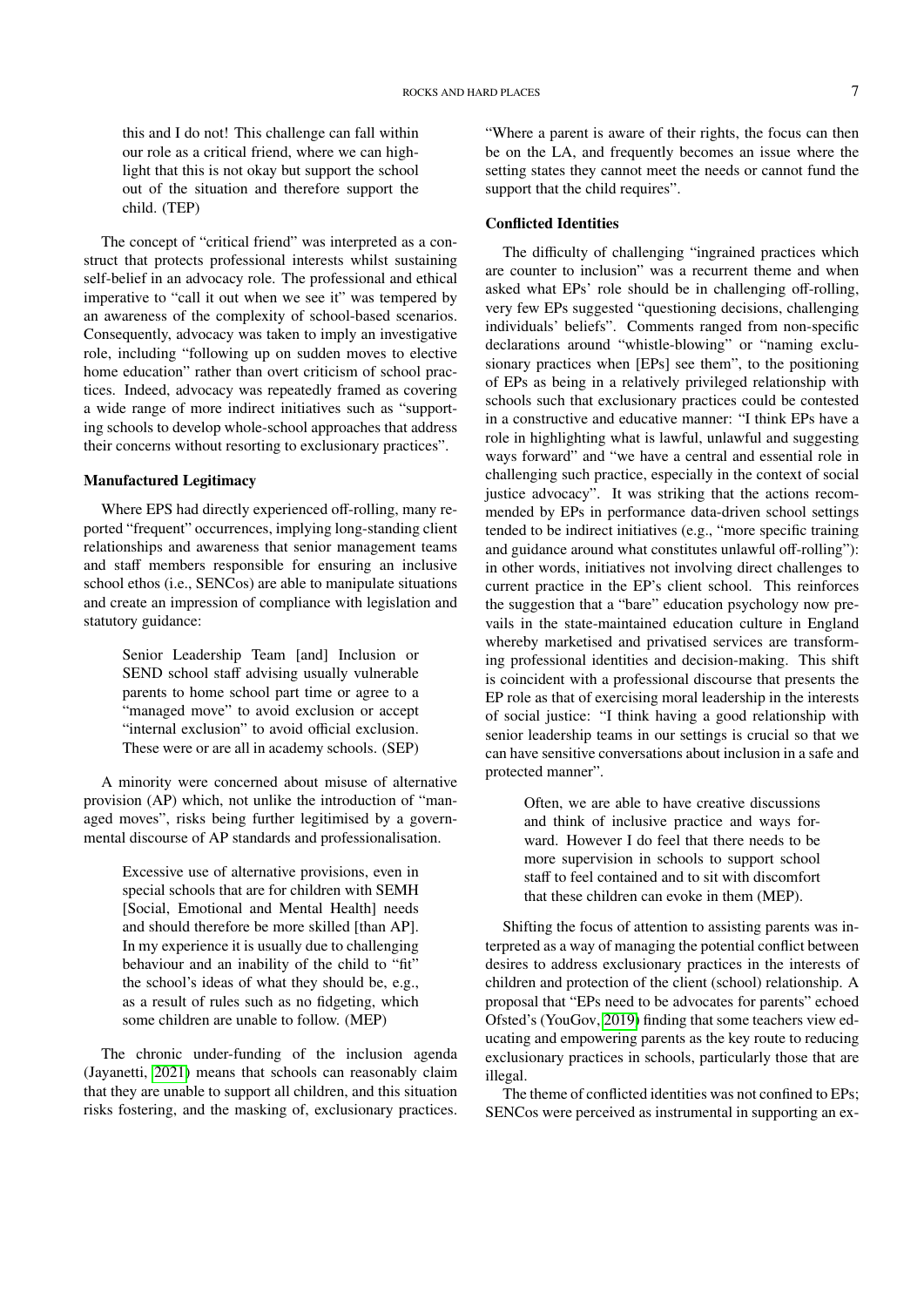clusionary school culture despite their statutory obligations to ensure inclusive practice.

> I have been party to an annual review for a [. . . ] child in a mainstream school with an EHCP [education, health and care plan] and a diagnosis of autism where I felt that the SENCo was putting undue pressure on the parent (who had some learning difficulties) to consider specialist provision. The parent became visibly upset during the meeting and I spoke to my supervisor about this case due to my concern. (MEP).

Power differentials were repeatedly raised by EPs, particularly the lack of parental power in the school–parent relationship, although an EP advocacy role was also framed as support for both school and parent in funding matters: "EPs should be helping schools and parents to get resources such as EHCP funding for pupils who are not coping in mainstream". No EPs commented on the diminishing funds available to LAs to support increasing levels of demand but recognised the need to support schools in this area: "We have the role of advocating for funding and systems that allow schools to provide comprehensive supportive interventions and preventions for students with specific needs".

Several EPs reiterated familiar professional narratives that do not, specifically, address either the issue of off-rolling or the problem of structural inequities and disproportionality as reported by Demie [\(2019\)](#page-10-20) and Gill [\(2017\)](#page-11-14).

> I think we have multiple roles. First of all, we have the role of advocating for funding and systems that allow schools to provide comprehensive supportive interventions and preventions for students with specific needs. I think we also have a role within schools to ensure that schools are engaging in high-quality and evidence-based supports for students who are demonstrating behavioural or cognitive needs. (MEP)

The difficulty of challenging exclusionary practices in the context of the traded services business model and the pressure to protect the client (school) relationship were explicitly referenced: "I wonder if the perception of the school as the 'customer' of EP services may also influence the level of challenge from EPs, and if this is something that may be addressed at a service level" (PEP).

## **Discussion**

The study objective was to understand EPs' perspectives on off-rolling, and the concept of "bare" educational psychology permits sense to be made of EPs' reluctance to directly challenge schools engaging in, or suspected of, off-rolling. This reluctance could be read as assisting schools to achieve or manufacture an apparent legitimacy such that off-rolling and other exclusionary practices are not scrutinised or understood as open to question by parents. Additionally, given the structural inequities noted earlier, the effects of indirect advocacy will, in the short-term and at best, be variable and, at worst, minimal for children and young people currently being formally or illegally excluded. It is recognised, however, that EPs must often navigate the ambiguities that schools create around off-rolling.

As the title of this paper suggests, the introduction of competitive pressures on EPs through public sector reorganisation means many are caught between the dual imperatives of protecting the client (school) relationship and professional judgements as to what may be detrimental to children and parents. A poststructuralist perspective facilitates recognition of how a neoliberal promotion of the market and consumer choice is affecting professional decision-making (Ball, [2003;](#page-10-0) Giroux, [2010\)](#page-11-0) and individualising responsibility (Foucault, [1982\)](#page-11-3). The theme of management of the visibility/invisibility of illegal practices mobilised previously, and informed by Foucault [\(1978,](#page-11-18) [2008\)](#page-11-5), was equally relevant to the EP study in that EPs' comments were testimony to how effective some schools are in creating uncertainty around the legality of their practices; hence, manufactured legitimacy became a dominant theme. It means that EPs are left feeling at risk of getting it wrong and damaging the school–EP relationship and their commercial interests, or, proverbially, they are caught between a rock and a hard place.

Comments about the transparency of school practices indicate that senior leaders, where they choose to do so, are able to create school cultures in which exclusionary practices are obscured or hidden, producing uncertainty in other professionals. Despite articulations of uncertainty or frustration on the part of EPs, it is equally quite possible that the historical shift towards a performativity culture (Ball, [2003\)](#page-10-0) has generated mutual awareness of market pressures that serves to unite varied professionals. Non-school-specific initiatives can be promoted and supported precisely because the school–EP relationship is protected through, for example, reliance on "research" or wider "campaigns". In this sense, the process of marketisation is operating as a disciplinary force or a policy technology that ensures greater political control of all education professionals, and that constrains resistance (Foucault, [2008;](#page-11-5) Giroux, [2010\)](#page-11-0). Criticism is re-worked as calls for ongoing refinement of the education system rather than demands for a thorough overhaul of the values and political priorities which inform that system. In Agamben's [\(1998,](#page-10-2) p. 103) terms, the traded service model implies a "continuous relationship" with the power relations that are integral to a marketised system, whereby termination of contractual arrangements is the threat to which EPs are "at every instant exposed". The traded service status of educational psychology carries a risk that the client (school)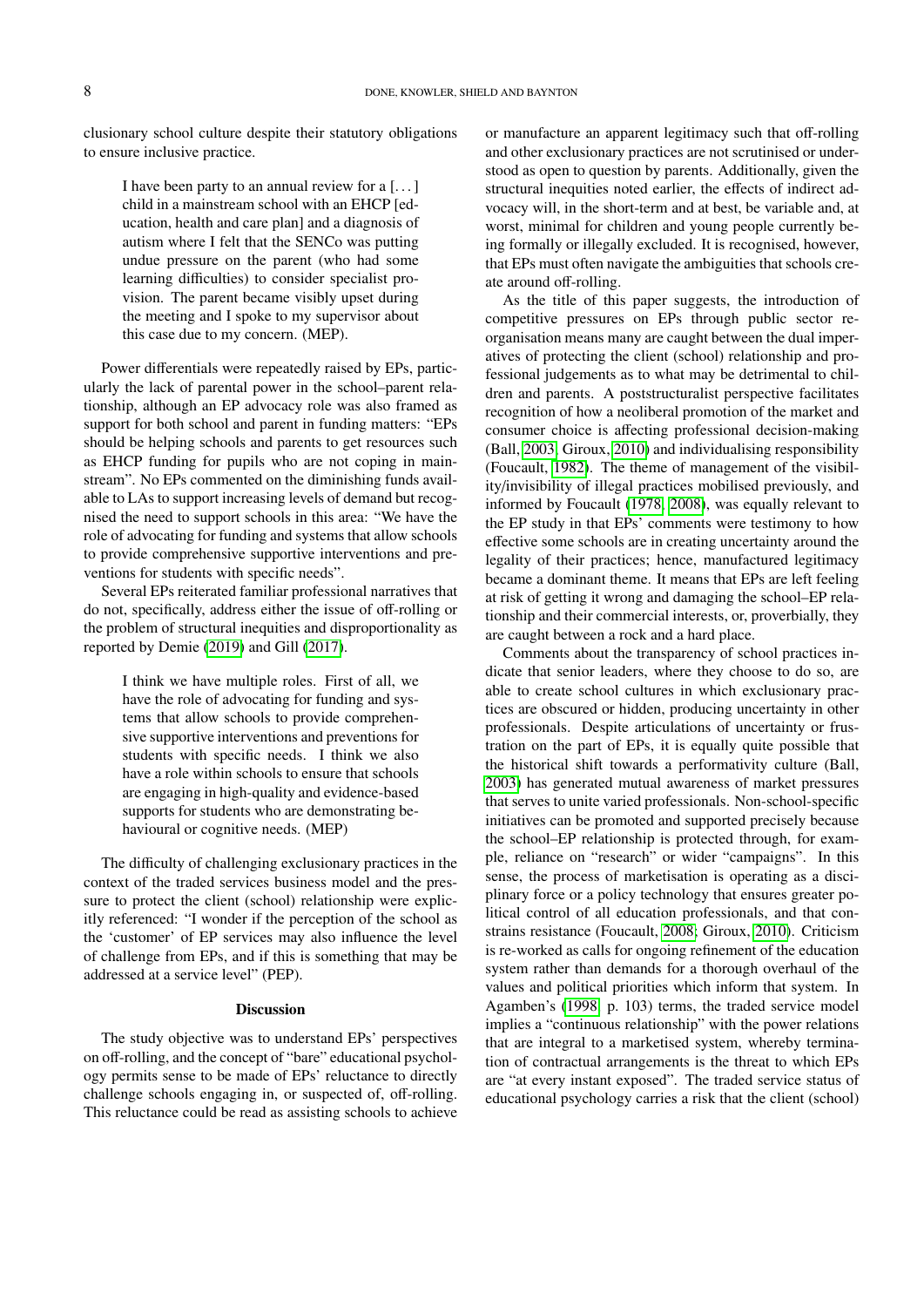and EP relationship will be jeopardised by direct criticism of school decision-making, hence, the familiar political narrative trope of training needs within schools. Marketisation results in a process of exteriorisation where decision-making is driven by attention to external scrutiny (and awareness of the consequences of negative assessments) rather than professional judgement informed by deeply held values (Ball, [2003\)](#page-10-0).

EPs are likely to work directly with students and their parents, and both may consider themselves to be the clients of the EP with whom they have established a relationship of trust; survey responses indicated a high level of concern for both. Parent–school and student–school relationships were conceived as a power relation in which parents were frequently unable, or ill-equipped, to contest school decisionmaking that would adversely affect their child. The scope for what, in the context of teachers, has been characterised as advocacy leadership (Anderson & Cohen, [2015\)](#page-10-21) is potentially limited where EPs feel pressure to protect their relationship with the school. The finding that a large majority of participants had experienced or observed off-rolling in their professional practice, including informal school transfers and coerced home education, is an indication of the scale of such practices in England's schools and conveys the affective dimension of negotiating conflicting loyalties for EPs. This tension is indicative of the "ethical retooling" that has occurred in professional practice following the marketisation of the public sector in recent decades (Ball, [2003,](#page-10-0) p. 226). It is not the case that enduring moral or ethical professional principles can simply be transferred to a novel or changing sociopolitical context; there is a process of re-contextualisation (Bernstein, [2000,](#page-10-22) p. 33) that alters both their affective potential and their practical import. The conceptual framework adopted in the EP study focuses attention on systemic issues rather than ethical dilemmas at an individualised level even though such dilemmas were evidenced in the data. The point is to change that context.

#### Limitations

The qualitative nature of the reported study dictates that its findings cannot be generalised beyond the sample in question, nor would they necessarily be replicated in similar research utilising a different sample. However, following Lincoln and Guba [\(1985\)](#page-11-21), the researchers undertook a systematic and rigorous analytical process to ensure the trustworthiness and credibility of findings. Whilst not being transferable to all client–EP relationships, it is anticipated that findings will resonate with some EPs and raise important issues around exclusion and inclusion. Self-selection to participate, accompanied by awareness of the researchers' positionality as advocates of meaningful inclusion, is likely to have produced a sample sympathetic to their aims. Comments related to the traded service business model were not researcher-led but resonated with the researchers' interest in exploring the transformation of professional identities by neoliberalising processes and the consequences for inclusion.

#### **Conclusions**

This paper was intended to introduce research into EPs' knowledge and experience of off-rolling in schools in England and to provoke consideration of the indirect role that EPs play in the perpetuation of exclusionary practices, despite policy discourse that suggests education is already inclusive and simply demands the selective refinement of inclusive practices. The objective was also to provide a theoretically informed account of issues affecting the professional identities of EPs in the context of neoliberalising processes in education and, more specifically, to explore how EPs understand their relations with client schools when incidents of off-rolling or other exclusionary practices are identified or suspected.

The reported research resonates with findings from earlier studies related to off-rolling that found some degree of complicity on the part of education professionals in both legal and illegal exclusionary practices in England's schools (Done & Knowler, [2021a,](#page-10-17) [2021b;](#page-10-6) Done, Knowler, Warnes, et al., [2021\)](#page-10-7). However, in the case of EPs, the capacity of schools to obscure or manage the (in)visibility of illegal exclusionary practices leads to uncertainty that, in turn, complicates the relationship between EPs and schools, particularly where EPs wish to challenge those practices. It has been suggested that this relationship has been further complicated by shifts in public sector re-organisation in recent decades, including the privatisation of services. The dilemmas faced by EPs in challenging what they perceive to be practices that are damaging to children and young people have been framed as systemic issues in contrast to individualised professional ethical codes of conduct.

#### Acknowledgements

The authors would like to thank the teaching professionals who participated in the reported study under difficult conditions.

#### Ethical Statement

Ethical approval was granted by the Research Ethics and Governance Office,

University of Exeter, Lafrowda House, St. Germans Road, Exeter, EX4 6TL, 7<sup>th</sup> July 2021, Ref. S2021-104.

#### Conflict Of Interest

No potential conflict of interest was reported by the authors.

Dr Elizabeth J. Done is a lecturer in inclusion at the Institute of Education (University of Plymouth) and a visiting research fellow at Exeter University's Graduate School of Education, specialising in inclusion, critical perspectives and teacher CPD. Liz supervises PhD students and leads PG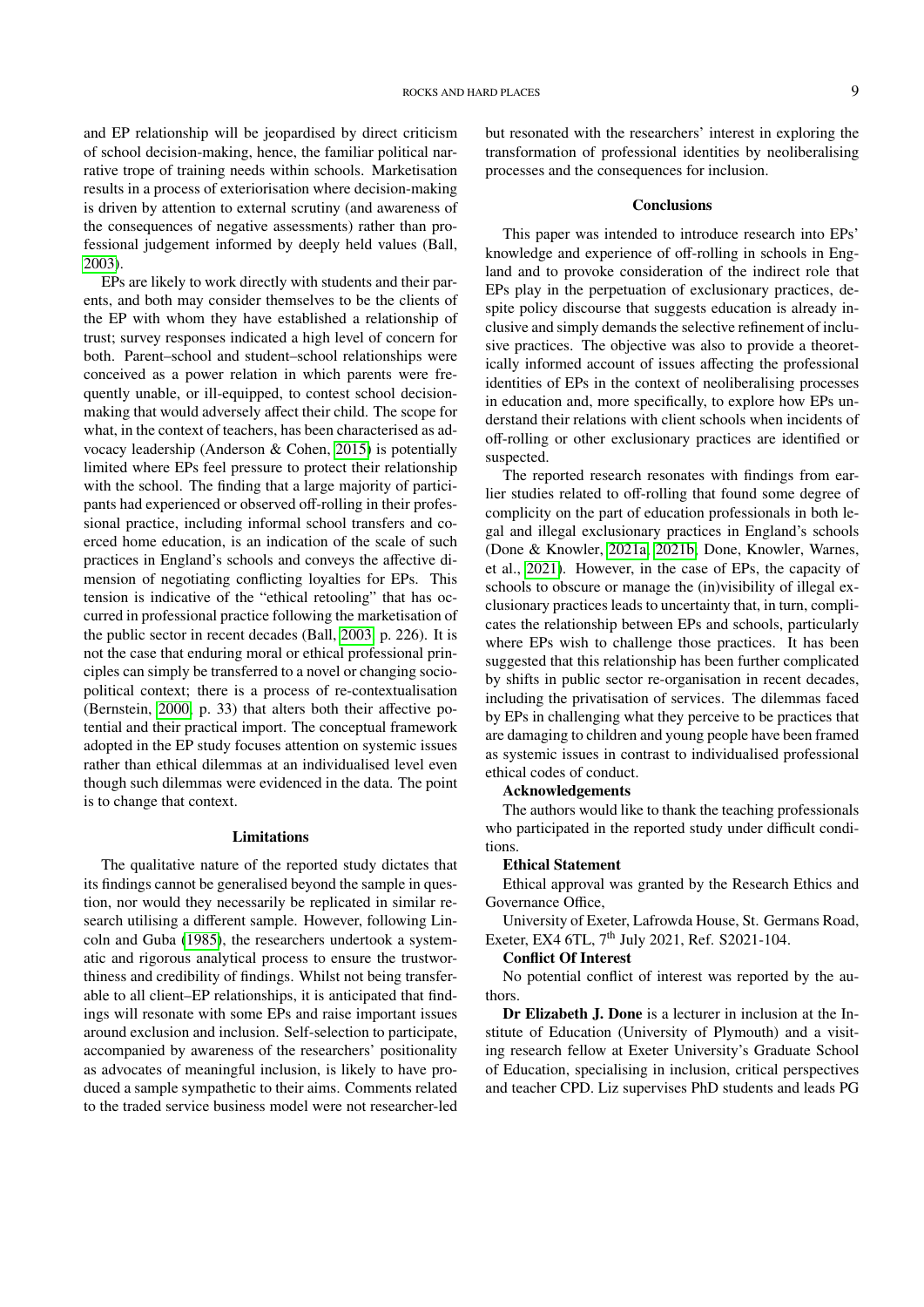modules related to inclusive education. A key interest is senior leaders' and educational professionals' negotiation of conflicting governmental imperatives.

Helen Knowler is a senior lecturer in Special Educational Needs, Disabilities and Inclusion Studies (SENDIS) in the School of Education at the University of Wolverhampton. She is also the course leader for the National Award for SEN Coordination and works with SENCos on strategic leadership for Inclusion. Helen's expertise relates to Social, Emotional and Mental Health, and she works with a range of people to explore the abolition of school exclusion and the related implications for children and young people identified as having SEMH needs.

Will Shield is a child and educational psychologist who joined the DEdPsych programme as an academic and professional tutor in 2017 and also works as a senior educational psychologist for a local authority. His specific areas of interest and specialism are the wellbeing and mental health needs of children and young people, particularly those who have experienced adversity.

Dr Hannah Baynton completed an educational psychology doctorate in 2020 at the University of Exeter. She currently works as an educational psychologist and is interested in inclusion, attachment and relationships, and social, emotional and mental health needs.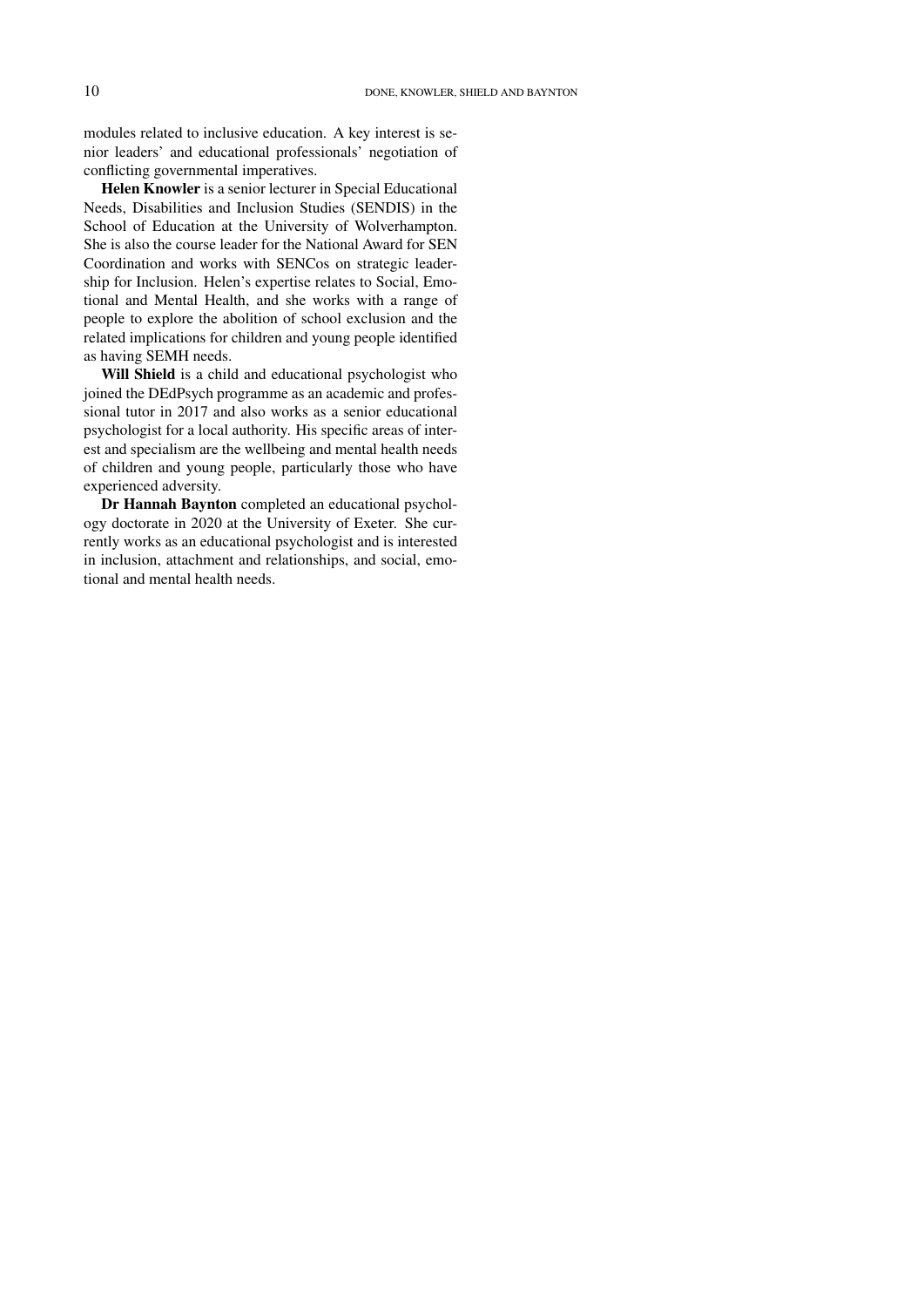## References

- <span id="page-10-2"></span>Agamben, G. (1998). *Homo sacer: Sovereign power and bare life*. Stanford University Press.
- <span id="page-10-21"></span>Anderson, G., & Cohen, M. (2015). Redesigning the identities of teachers and leaders: A framework for studying new professionalism and educator resistance. *Education Policy Analysis Archives*, *23*(85), 1–29. https://doi.org/10.14507/[epaa.v23.2086](https://doi.org/10.14507/epaa.v23.2086)
- <span id="page-10-9"></span>Armstrong, D. (2018). Addressing the wicked problem of behaviour in schools. *International Journal of Inclusive Education*, *22*(9), 997–1013. https://[doi. org](https://doi.org/10.1080/13603116.2017.1413732)/ 10.1080/[13603116.2017.1413732](https://doi.org/10.1080/13603116.2017.1413732)
- <span id="page-10-0"></span>Ball, S. J. (2003). The teacher's soul and the terrors of performativity. *Journal of Education Policy*, *18*(2), 215–228. https : / / doi . org / [10 . 1080](https://doi.org/10.1080/0268093022000043065) / [0268093022000043065](https://doi.org/10.1080/0268093022000043065)
- <span id="page-10-10"></span>Baynton, H. (2020). *Exploring school motives, parent experiences, and the consequences of "o*ff*-rolling"* [Unpublished doctoral thesis]. University of Exeter.
- <span id="page-10-22"></span>Bernstein, B. (2000). *Pedagogy, symbolic control and identity: Theory, research, critique*. Rowman and Littlefield.
- <span id="page-10-11"></span>Bradbury, J. (2019, September 6). Off rolling: An update on recent analysis. https:// [educationinspection. blog.](https://educationinspection.blog.gov.uk/2019/09/06/off-rolling-an-update-on-recent-analysis/) gov.  $uk/2019/09/06/off$ -rolling - an - update - on [recent-analysis](https://educationinspection.blog.gov.uk/2019/09/06/off-rolling-an-update-on-recent-analysis/)/
- <span id="page-10-19"></span>Braun, V., & Clarke, V. (2019). Reflecting on reflexive thematic analysis. *Qualitative Research in Sport, Exercise and Health*, *11*(4), 589–597. https://[doi.org](https://doi.org/10.1080/2159676X.2019.1628806)/10. 1080/[2159676X.2019.1628806](https://doi.org/10.1080/2159676X.2019.1628806)
- <span id="page-10-12"></span>Children's Commissioner. (2013). *Always someone else's problem: O*ffi*ce of the Children's Commissioner's report on illegal exclusions*. https : / / [www .](https://www.childrenscommissioner.gov.uk/wp-content/uploads/2017/07/Always_Someone_Elses_Problem.pdf) [childrenscommissioner . gov . uk](https://www.childrenscommissioner.gov.uk/wp-content/uploads/2017/07/Always_Someone_Elses_Problem.pdf) / wp - content / uploads  $/ 2017 / 07 /$  Always Someone Elses [Problem.pdf](https://www.childrenscommissioner.gov.uk/wp-content/uploads/2017/07/Always_Someone_Elses_Problem.pdf)
- <span id="page-10-13"></span>Daniels, H., Cole, T., Sellman, E., Sutton, J., Visser, J., & Bedward, J. (2003). *Study of young people permanently excluded from school*. Department for Education and Skills.
- <span id="page-10-18"></span>Daniels, H., Thompson, I., Porter, J., Tawell, A., & Emery, H. (2020). *School exclusion risks after COVID-19*. Department of Education, University of Oxford. http ://www.education.ox.ac.uk/wp-content/ uploads/ 2019 / 11 / [Daniels - et - al. - 2020 \\_ School -](http://www.education.ox.ac.uk/wp-content/uploads/2019/11/Daniels-et-al.-2020_School-Exclusion-Risks-after-COVID-19.pdf) [Exclusion-Risks-after-COVID-19.pdf](http://www.education.ox.ac.uk/wp-content/uploads/2019/11/Daniels-et-al.-2020_School-Exclusion-Risks-after-COVID-19.pdf)
- <span id="page-10-20"></span>Demie, F. (2019). The experience of Black Caribbean pupils in school exclusion in England. *Educational Review*, *73*(1), 55–70. https : / / doi . org / [10 . 1080](https://doi.org/10.1080/00131911.2019.1590316) / [00131911.2019.1590316](https://doi.org/10.1080/00131911.2019.1590316)
- <span id="page-10-8"></span>Department for Education. (2012). *School suspensions and permanent exclusions*. https : / / [www . gov . uk](https://www.gov.uk/government/publications/school-exclusion) / government/publications/[school-exclusion](https://www.gov.uk/government/publications/school-exclusion)
- <span id="page-10-15"></span>Department for Education. (2019). *Timpson review of school exclusion* (DfE-00090-2019). https : / / [assets .](https://assets.publishing.service.gov.uk/government/uploads/system/uploads/attachment_data/file/807862/Timpson_review.pdf) [publishing . service . gov. uk](https://assets.publishing.service.gov.uk/government/uploads/system/uploads/attachment_data/file/807862/Timpson_review.pdf) / government / uploads/ system / uploads / [attachment \\_ data](https://assets.publishing.service.gov.uk/government/uploads/system/uploads/attachment_data/file/807862/Timpson_review.pdf) / file / 807862 / [Timpson\\_review.pdf](https://assets.publishing.service.gov.uk/government/uploads/system/uploads/attachment_data/file/807862/Timpson_review.pdf)
- <span id="page-10-16"></span>Department for Education. (2021). *Permanent exclusions and suspensions in England: 2019 to 2020*. [https:](https://www.gov.uk/government/statistics/permanent-exclusions-and-suspensions-in-england-2019-to-2020) //[www. gov. uk](https://www.gov.uk/government/statistics/permanent-exclusions-and-suspensions-in-england-2019-to-2020)/government/statistics/permanent [exclusions-and- suspensions-in-england- 2019-to-](https://www.gov.uk/government/statistics/permanent-exclusions-and-suspensions-in-england-2019-to-2020)[2020](https://www.gov.uk/government/statistics/permanent-exclusions-and-suspensions-in-england-2019-to-2020)
- <span id="page-10-4"></span>Done, E. J. (2019). Education governance and the responsibility to include: Teachers as a site of discursive tension. In J. Allan, V. Harwood, & C. R. Jørgensen (Eds.), *World yearbook of education 2020* (pp. 113–129). Routledge. https://doi.org/[10.4324](https://doi.org/10.4324/9780429431951-7)/ [9780429431951-7](https://doi.org/10.4324/9780429431951-7)
- <span id="page-10-5"></span>Done, E. J., & Knowler, H. (2020a). Painful invisibilities: Roll management or "off-rolling" and professional identity. *British Educational Research Journal*, *46*(3), 516–531. https://doi.org/[10.1002](https://doi.org/10.1002/berj.3591)/berj. [3591](https://doi.org/10.1002/berj.3591)
- <span id="page-10-3"></span>Done, E. J., & Knowler, H. (2020b). A tension between rationalities: "off-rolling" as gaming and the implications for head teachers and the inclusion agenda. *Educational Review*. https : / / doi . org / [10 . 1080](https://doi.org/10.1080/00131911.2020.1806785) / [00131911.2020.1806785](https://doi.org/10.1080/00131911.2020.1806785)
- <span id="page-10-17"></span>Done, E. J., & Knowler, H. (2021a). *Exclusion and the strategic leadership role of special educational needs co-ordinators in England: Planning for Covid-19 and future crises* (Report series: Education and Covid-19). British Educational Research Association. https :  $//$  [www . bera . ac . uk](https://www.bera.ac.uk/publication/exclusion-the-strategic-leadership-role-of-special-educational-needs-co-ordinators-in-england) / publication / [exclusion-the-strategic-leadership-role-of-special](https://www.bera.ac.uk/publication/exclusion-the-strategic-leadership-role-of-special-educational-needs-co-ordinators-in-england)[educational-needs-co-ordinators-in-england](https://www.bera.ac.uk/publication/exclusion-the-strategic-leadership-role-of-special-educational-needs-co-ordinators-in-england)
- <span id="page-10-6"></span>Done, E. J., & Knowler, H. (2021b). "Off-rolling" and Foucault's art of visibility/invisibility: An exploratory study of senior leaders' views of "strategic" school exclusion in southwest England. *British Educational Research Journal*, *47*(4), 1039–1055. [https:](https://doi.org/10.1002/berj.3709) //doi.org/10.1002/[berj.3709](https://doi.org/10.1002/berj.3709)
- <span id="page-10-1"></span>Done, E. J., Knowler, H., & Armstrong, D. (2021). "Grey" exclusions matter: Mapping illegal exclusionary practices and the implications for children with disabilities in England and Australia. *Journal of Research in Special Educational Needs*, *21*(S1), 36– 44. https://doi.org/10.1111/[1471-3802.12539](https://doi.org/10.1111/1471-3802.12539)
- <span id="page-10-7"></span>Done, E. J., Knowler, H., Warnes, E., & Pickett-Jones, B. (2021). Think piece on parents, "off rolling" and wavelength methodology: Issues for SENCos. *Support for Learning*, *36*(1), 69–82. https://[doi.org](https://doi.org/10.1111/1467-9604.12339)/10. 1111/[1467-9604.12339](https://doi.org/10.1111/1467-9604.12339)
- <span id="page-10-14"></span>Exley, S., & Ball, S. J. (2011). Something old, something new: Understanding Conservative education policy.